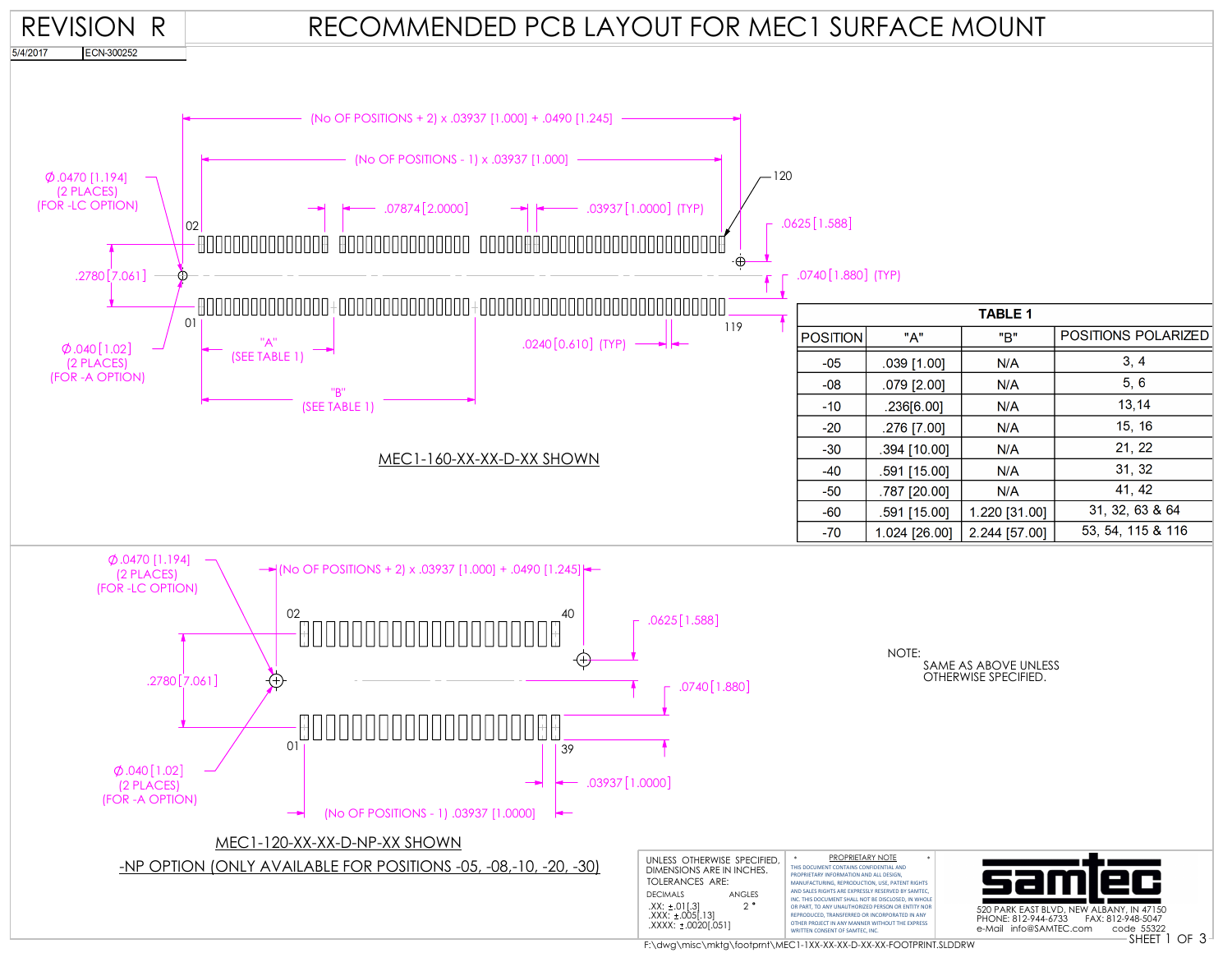### REVISION R

## RECOMMENDED STENCIL LAYOUT FOR MEC1 SURFACE MOUNT



| <b>TABLE 2</b>  |                |               |                     |  |  |  |
|-----------------|----------------|---------------|---------------------|--|--|--|
| <b>POSITION</b> | "A"            | "B"           | POSITIONS POLARIZED |  |  |  |
| $-05$           | $.039$ [1.00]  | N/A           | 3, 4                |  |  |  |
| $-08$           | .079 [2.00]    | N/A           | 5, 6                |  |  |  |
| $-10$           | .236[6.00]     | N/A           | 13,14               |  |  |  |
| $-20$           | .276 [7.00]    | N/A           | 15, 16              |  |  |  |
| $-30$           | $.394$ [10.00] | N/A           | 21, 22              |  |  |  |
| $-40$           | .591 [15.00]   | N/A           | 31, 32              |  |  |  |
| $-50$           | .787 [20.00]   | N/A           | 41, 42              |  |  |  |
| $-60$           | .591 [15.00]   | 1.220 [31.00] | 31, 32, 63 & 64     |  |  |  |
| $-70$           | 1.024 [26.00]  | 2.244 [57.00] | 53, 54, 115 & 116   |  |  |  |

THIS DOCUMENT CONTAINS CONFIDENTIAL AND PROPRIETARY INFORMATION AND ALL DESIGN, MANUFACTURING, REPRODUCTION, USE, PATENT RIGHTS AND SALES RIGHTS ARE EXPRESSLY RESERVED BY SAMTEC, INC. THIS DOCUMENT SHALL NOT BE DISCLOSED, IN WHOLE OR PART, TO ANY UNAUTHORIZED PERSON OR ENTITY NOR REPRODUCED, TRANSFERRED OR INCORPORATED IN ANY OTHER PROJECT IN ANY MANNER WITHOUT THE EXPRESS WRITTEN CONSENT OF SAMTEC, INC. PROPRIETARY NOTE